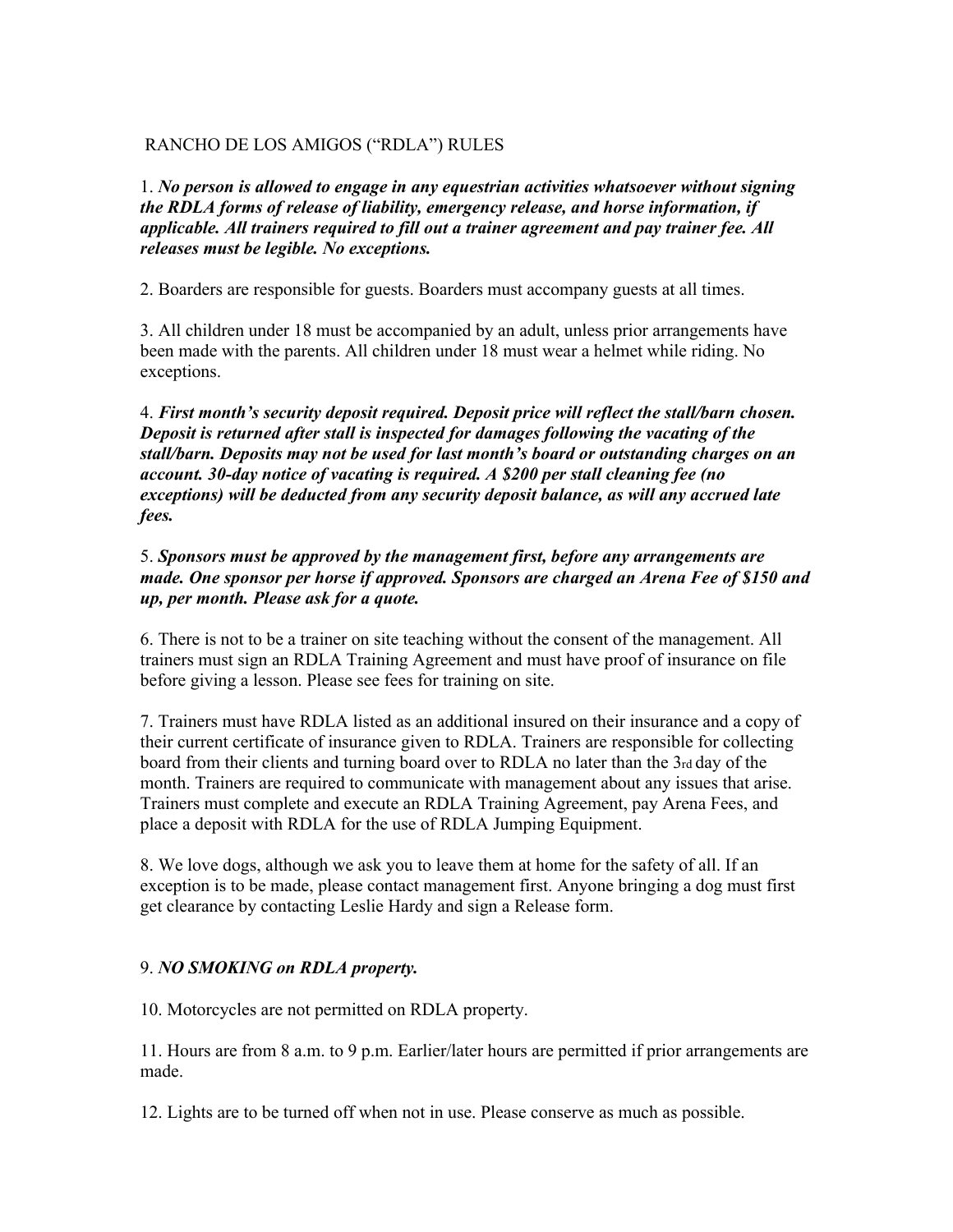#### 13. *Clients with tack trunks must have a trunk stand and a trunk cover.*

14. Tack rooms are to be kept clean at all times. If there are any appliances and/or refrigerators, please add \$25.00 per month to the monthly board. For safety and electrical load, please notify management before hooking up any appliances.

# 15. *Boarders who park trailers do so at their own risk. RDLA is not responsible for trailers. See price list for relevant fees. Please indicate trailer license number immediately below. Trailer License #*

16. All boarders/guests are responsible for any damage caused by their horse(s) and will be charged for repairs. In the event of any breakage, please notify management immediately. All Trunks are to be covered with a trunk cover.

17. **Take all Trash home.** such as grain bags, oil jugs, and supplement buckets. Recycle bins are available for cans/bottles.

18. Conserve water at all times. Always check that the water is shut off before leaving. The guidelines for washing horses in the summer months will be posted for availability of water.

# 19. *Boarders are not allowed to change, build, or alter a stall without the prior consent of the management. Chain guards are not allowed. Hanging anything in stalls is not permitted. No exceptions.*

20. Tack rooms should be locked upon leaving the ranch. Front gates should also be locked and secure. RDLA is not responsible for any lost items.

21. Speed limit is no more than 5 mph on RDLA property.

22. No running/cantering/loping horses up driveway.

23. **No one is to Store extra Hay or Grain in Stalls**. Boarders are not allowed to help themselves to extra hay or shavings. If you want extra, please contact the management. Extra hay and shavings are not allowed to be stored.

24. Boarders should accompany ferriers unless management is notified. All ferriers are expected to clean up after each shoeing. All ferriers must sign an RDLA release of liability and emergency medical form.

25. Please clean up after your horse in the driveways, arenas, and round pens. Please do not leave a mess for the next person to clean up. Leave all rakes and clean-up tools free and clear from the turn-out pens so the horses do not play and break equipment. Owners of horses will be responsible for replacing equipment that is broken.

26. Guests hauling in to use the facility must notify the management before haul-in and must provide all records of current shots. Please see price list for fees.

27. No Turnouts in the Covered Arena and or the Jumping Arena.

No Lunging in the Indoor Arena.

No Free Lunging in any of the Round Pens. Covered and or Open 60 ' pens.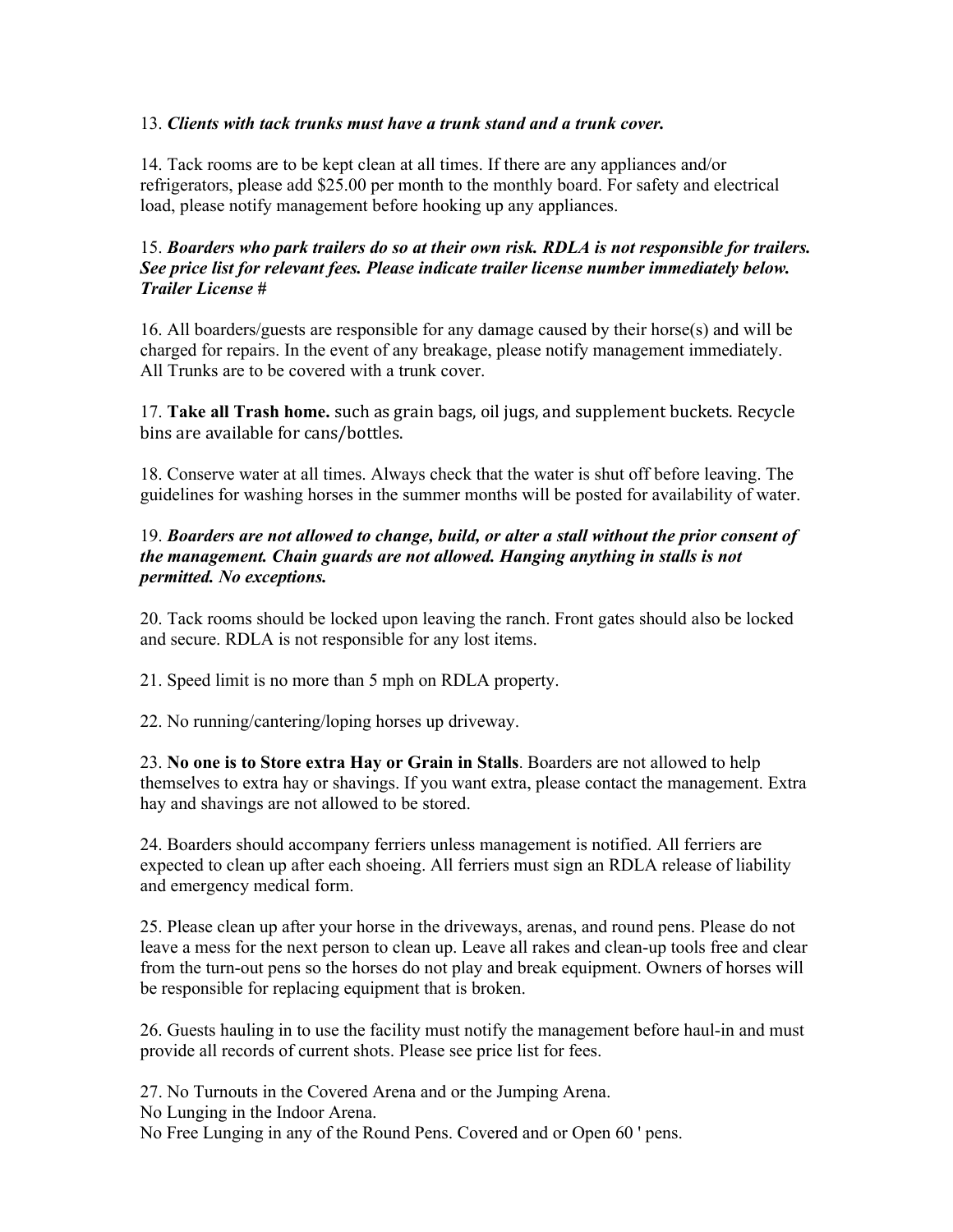28. Rancho De Los Amigos plans "vet clinics" on a semi-annual basis for keeping all horses current on shots recommended by the resident vet. All horses must be current on all vaccines. Horses must have shots administered by the resident vet unless the management is notified. All horses must be on worming schedule and posted wormings to be given to management.

29. *Management reserves the right to amend these Rules at any time without notice. The current Rules shall be posted at all times on the RDLA website, or a current copy of the Rules may be requested from management. Management reserves the right to evict a client/horse that may be harming or pose a harm to, RDLA, clients, and/or owners at any time.*

30. All Owners/boarders must execute an RDLA Stabling Agreement prior to moving in their horse(s).

31. **Termination:** Owner agrees that horse(s) may not leave unless all charges are paid prior to horse(s) departure. Except as otherwise provided herein, either party may terminate their agreements by delivery to the other party of a written 30-day notice.

32. **Lien:** Owner acknowledges a possessory lien upon the horses subject to these Rules and the RDLA Stabling Agreement in favor of RDLA. If any fees for boarding or other services provided by RDLA are not received by RDLA prior to the end of the calendar month in which such amounts are due, then RDLA shall have the right, at its discretion, to lock the stable space(s) and prevent the removal of the horse(s) until all accrued rents, late charges, and other charges are paid.

33. **Lien Sale:** if at any time owner is two months or more in arrears in payment of the sums specified in Paragraph 30.above, RDLA shall enforce the possessory lien upon such horse(s) as are the subject of these Rules, and shall have the right, at the option of RDLA, to sell the said horse(s) to anyone whomsoever, without notice to owner, in satisfaction of said lien, and apply the proceeds of the sale to the arrearage. If the proceeds of the sale exceed the amount of the arrearage, RDLA will remit such excess to owner within thirty (30) days of the sale. Owner expressly agrees herewith to defend and hold harmless RDLA against any equitable, legal, or lien claim by any stranger hereto upon the animals which are the subject of these Rules, including for any attorneys' fees and costs which could be incurred as a result of a lien sale.

34. **Removal:** RDLA shall have the right to have owner remove any horse(s) stabled according to these Rules and the RDLA Stabling Agreement upon 48 hours advance oral or written notice, whenever in the sole judgment or discretion of RDLA, such removal is necessary to preserve or assure the health or safety of persons or animals on the Property of RDLA, or to preserve RDLA property.

35. **Emergency Veterinary Care:** RDLA shall have the right to provide, at owner's expense, emergency veterinary care to the horses stabled hereunder when, in the sole judgment of RDLA management, such care is necessary to preserve and maintain the health and safety of such animal or any other animal maintained upon the premises of RDLA. RDLA agrees to attempt in good faith to communicate with owner before providing such veterinary care by telephoning owner at the telephone numbers given to RDLA by Owner. Owner agrees to